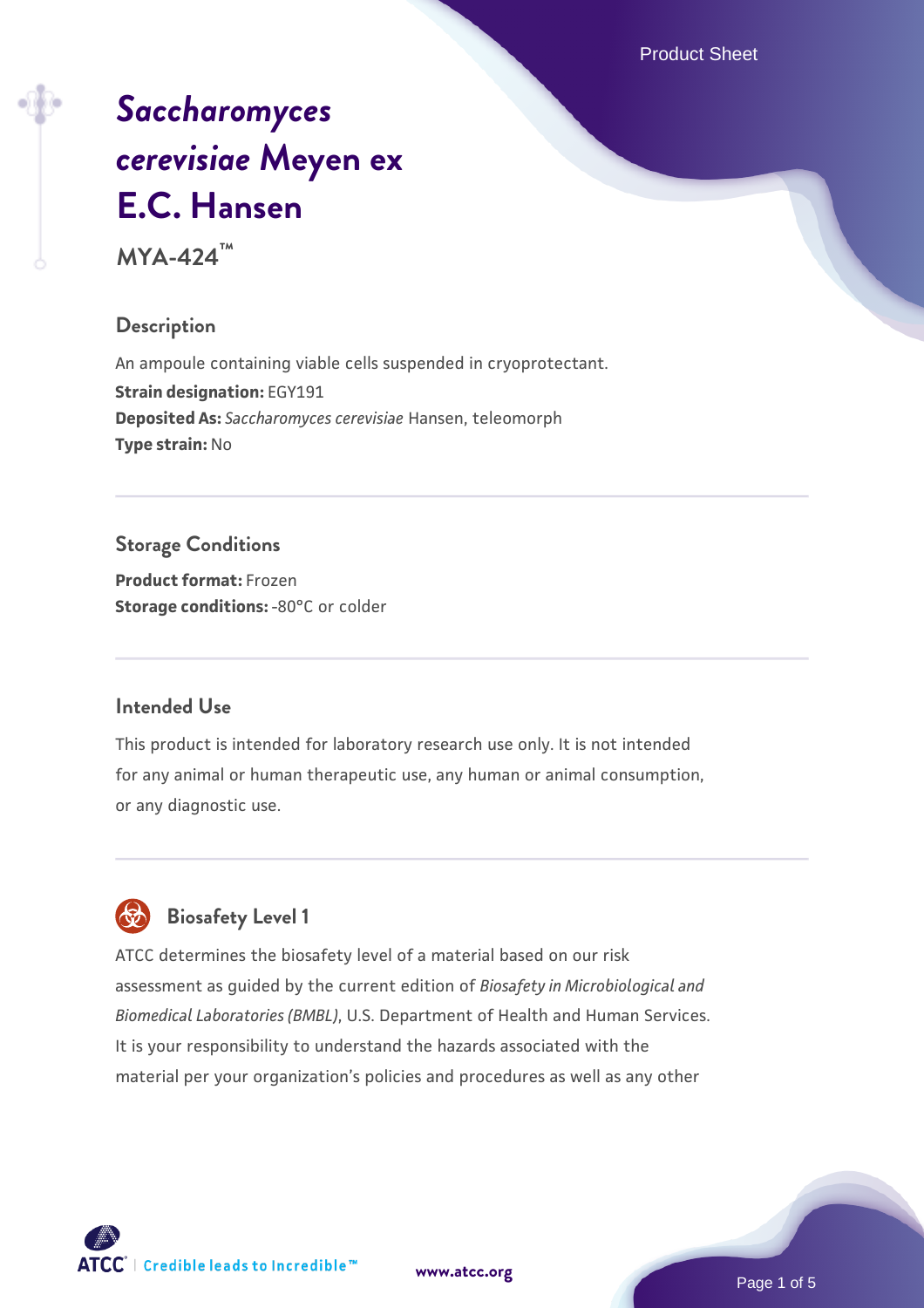# **[Saccharomyces cerevisiae](https://www.atcc.org/products/mya-424)** [Meyen ex E.C. Hansen](https://www.atcc.org/products/mya-424) **MYA-424**

applicable regulations as enforced by your local or national agencies.

ATCC highly recommends that appropriate personal protective equipment is always used when handling vials. For cultures that require storage in liquid nitrogen, it is important to note that some vials may leak when submersed in liquid nitrogen and will slowly fill with liquid nitrogen. Upon thawing, the conversion of the liquid nitrogen back to its gas phase may result in the vial exploding or blowing off its cap with dangerous force creating flying debris. Unless necessary, ATCC recommends that these cultures be stored in the vapor phase of liquid nitrogen rather than submersed in liquid nitrogen.

## **Certificate of Analysis**

For batch-specific test results, refer to the applicable certificate of analysis that can be found at www.atcc.org.

## **Growth Conditions**

**Medium:**  [ATCC Medium 1245: YEPD](https://www.atcc.org/-/media/product-assets/documents/microbial-media-formulations/1/2/4/5/atcc-medium-1245.pdf?rev=705ca55d1b6f490a808a965d5c072196) **Temperature:** 30°C

## **Handling Procedures**

**Frozen ampoules** packed in dry ice should either be thawed immediately or stored in liquid nitrogen. If liquid nitrogen storage facilities are not available, frozen ampoules may be stored at or below -70°C for approximately one week. **Do not under any circumstance store frozen ampoules at refrigerator**

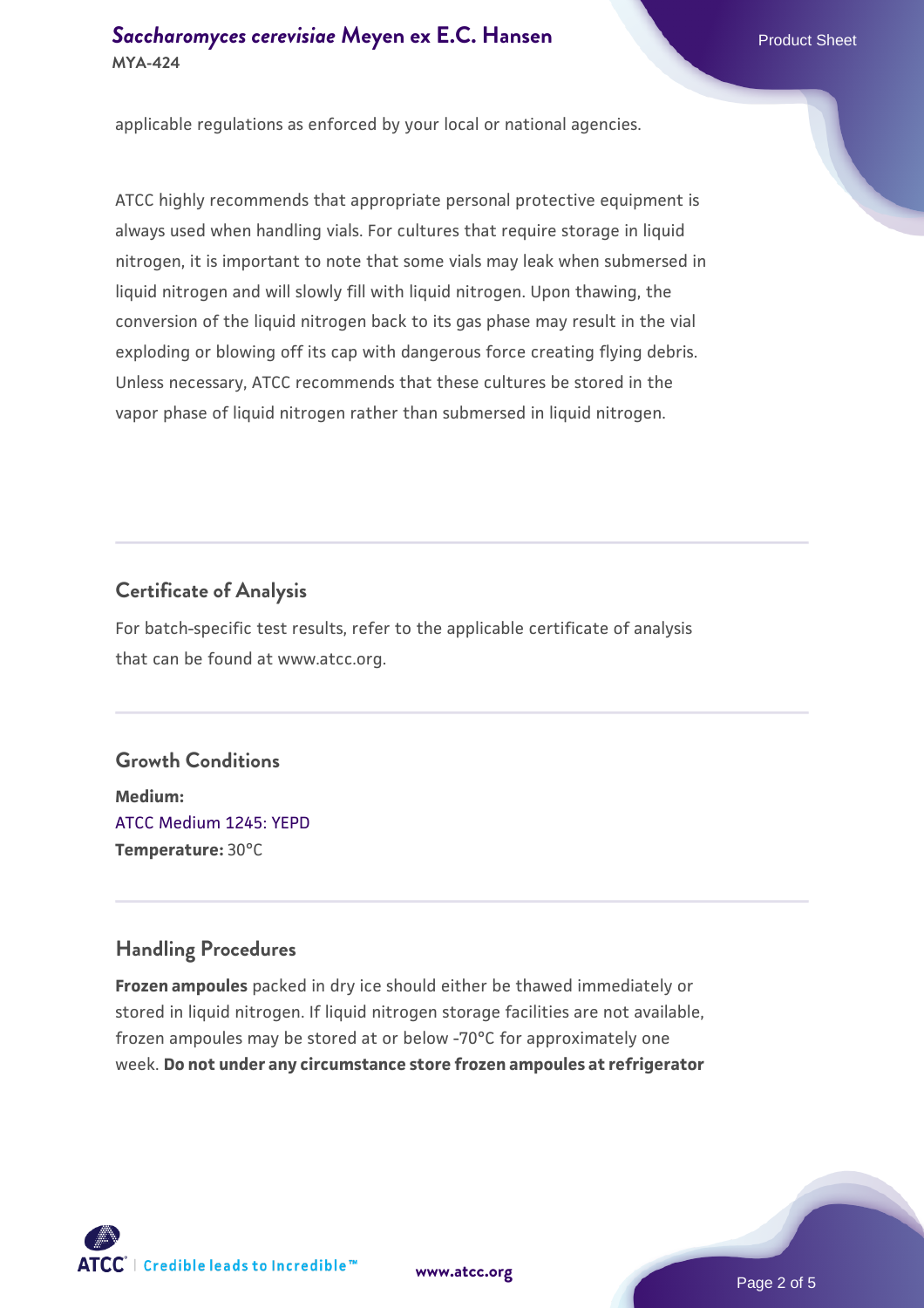# **[Saccharomyces cerevisiae](https://www.atcc.org/products/mya-424)** [Meyen ex E.C. Hansen](https://www.atcc.org/products/mya-424) **MYA-424**

**freezer temperatures (generally -20°C)**. Storage of frozen material at this temperature will result in the death of the culture.

- 1. To thaw a frozen ampoule, place in a **25°C to 30°C** water bath, until just thawed **(approximately 5 minutes)**. Immerse the ampoule just sufficient to cover the frozen material. Do not agitate the ampoule.
- 2. Immediately after thawing, wipe down ampoule with 70% ethanol and aseptically transfer at least 50 µL (or 2-3 agar cubes) of the content onto a plate or broth with medium recommended.
- 3. Incubate the inoculum/strain at the temperature and conditions recommended.
- 4. Inspect for growth of the inoculum/strain regularly for up to 4 weeks. The time necessary for significant growth will vary from strain to strain.

# **Material Citation**

If use of this material results in a scientific publication, please cite the material in the following manner: *Saccharomyces cerevisiae* Meyen ex E.C. Hansen (ATCC MYA-424)

## **References**

References and other information relating to this material are available at www.atcc.org.

## **Warranty**

The product is provided 'AS IS' and the viability of ATCC<sup>®</sup> products is warranted for 30 days from the date of shipment, provided that the customer has stored and handled the product according to the information included on the product information sheet, website, and Certificate of Analysis. For living cultures, ATCC lists the media formulation and reagents that have been found to be effective for the product. While other

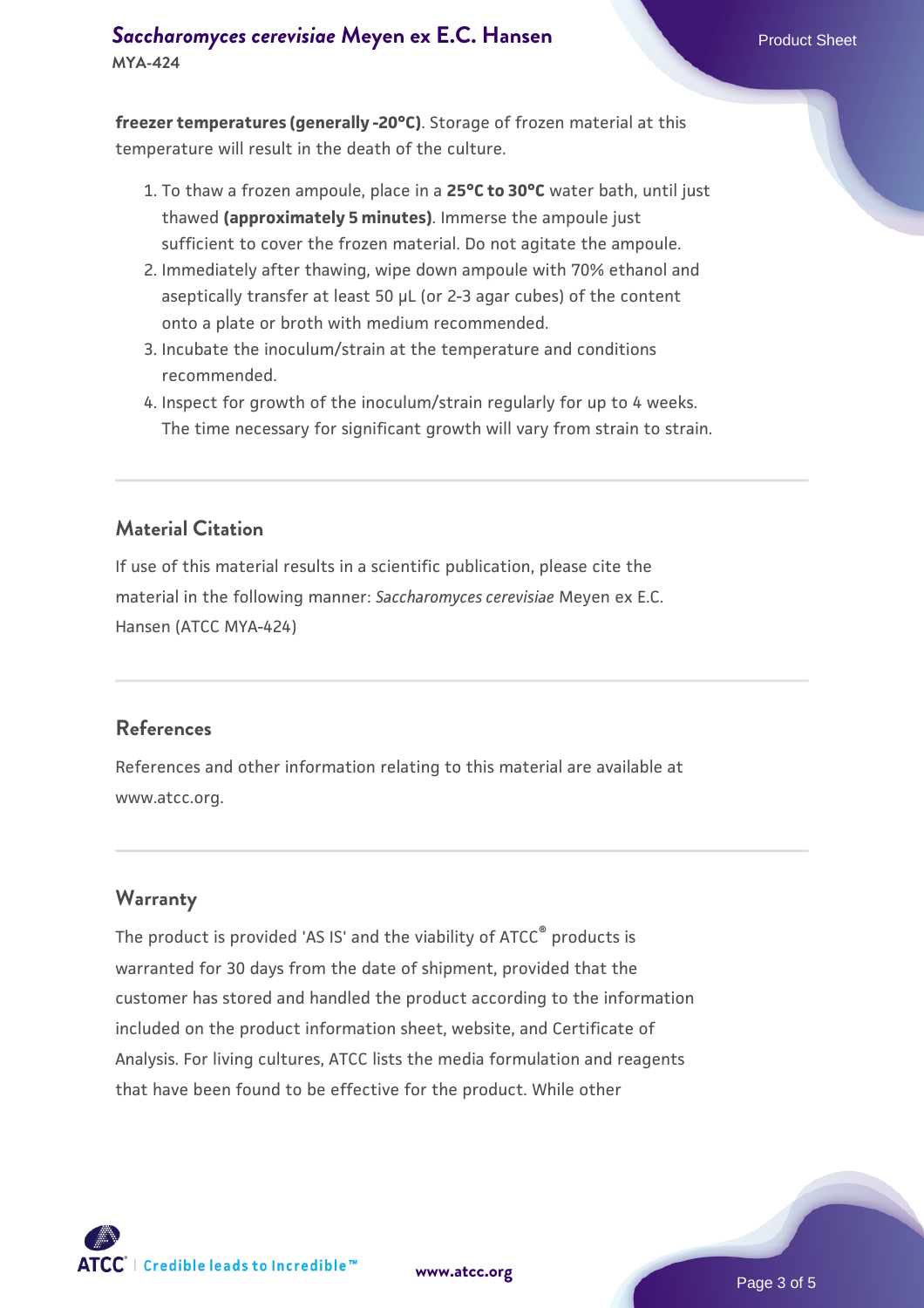# **[Saccharomyces cerevisiae](https://www.atcc.org/products/mya-424)** [Meyen ex E.C. Hansen](https://www.atcc.org/products/mya-424) **MYA-424**

unspecified media and reagents may also produce satisfactory results, a change in the ATCC and/or depositor-recommended protocols may affect the recovery, growth, and/or function of the product. If an alternative medium formulation or reagent is used, the ATCC warranty for viability is no longer valid. Except as expressly set forth herein, no other warranties of any kind are provided, express or implied, including, but not limited to, any implied warranties of merchantability, fitness for a particular purpose, manufacture according to cGMP standards, typicality, safety, accuracy, and/or noninfringement.

# **Disclaimers**

This product is intended for laboratory research use only. It is not intended for any animal or human therapeutic use, any human or animal consumption, or any diagnostic use. Any proposed commercial use is prohibited without a license from ATCC.

While ATCC uses reasonable efforts to include accurate and up-to-date information on this product sheet, ATCC makes no warranties or representations as to its accuracy. Citations from scientific literature and patents are provided for informational purposes only. ATCC does not warrant that such information has been confirmed to be accurate or complete and the customer bears the sole responsibility of confirming the accuracy and completeness of any such information.

This product is sent on the condition that the customer is responsible for and assumes all risk and responsibility in connection with the receipt, handling, storage, disposal, and use of the ATCC product including without limitation taking all appropriate safety and handling precautions to minimize health or environmental risk. As a condition of receiving the material, the customer agrees that any activity undertaken with the ATCC product and any progeny or modifications will be conducted in compliance with all applicable laws, regulations, and guidelines. This product is provided 'AS IS' with no representations or warranties whatsoever except as expressly set forth herein and in no event shall ATCC, its parents, subsidiaries, directors, officers,